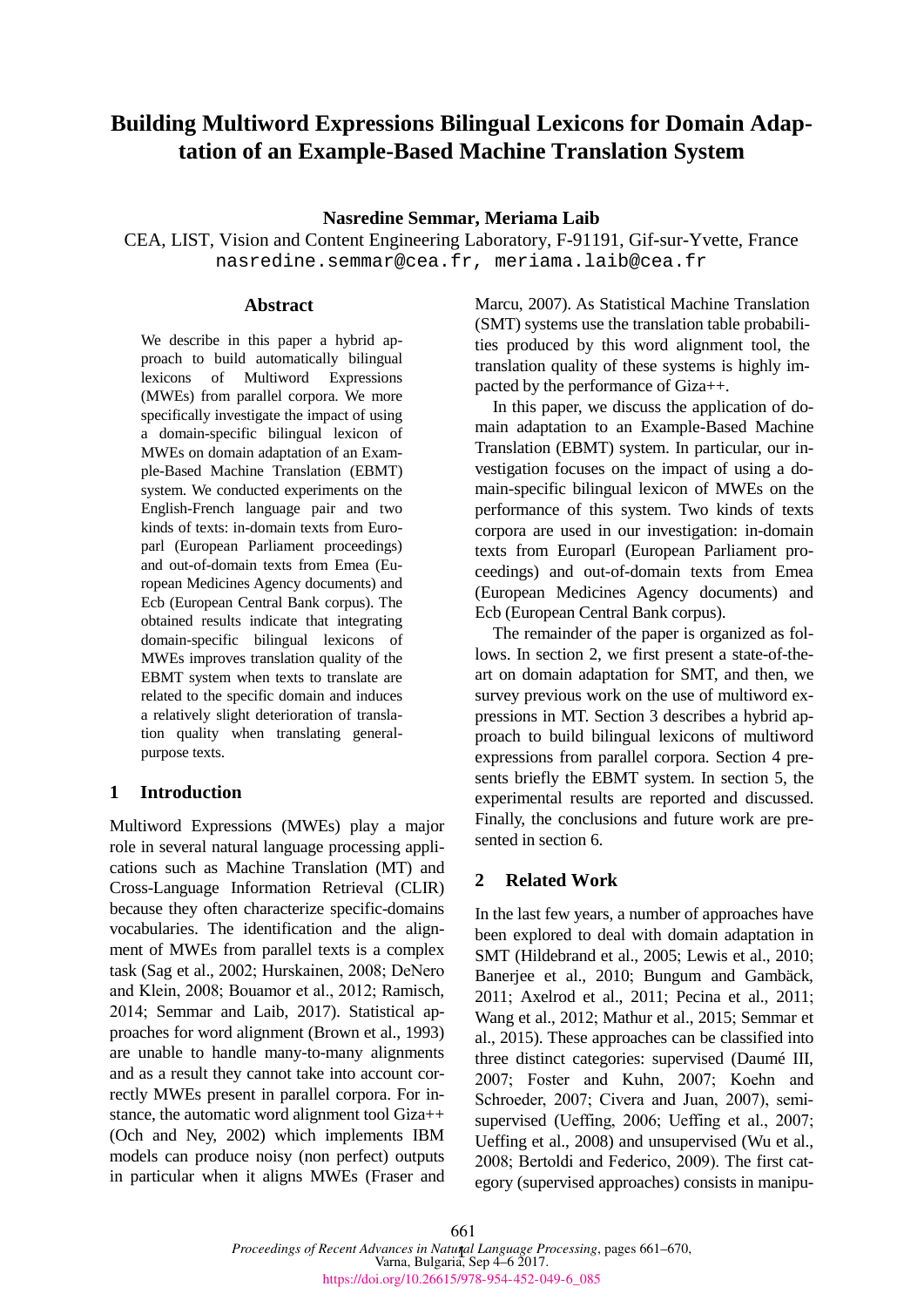lating in-domain and out-of-domain data in order to adapt language and translation models (Eck et al. 2004; Daumé III, 2007; Foster and Kuhn, 2007; Koehn and Schroeder, 2007; Civera and Juan, 2007; Daumé III and Jagarlamudi, 2011). Daumé III (2007) used dictionary mining techniques to find translations for unseen words from comparable corpora and integrated these translations into a statistical phrase-based translation system. Likewise, Civera and Juan (2007) used monolingual corpora to adapt MT systems designed for Parliament domain to work in News domain. The obtained results showed significant gains in performance. On the other hand, Eck et al. (2004) limited adaptation to the target language model. The general-purpose language model is combined with one estimated on documents retrieved from the Web. These documents are obtained by using cross-language information retrieval techniques. The objective of the second category (semisupervised approaches) is to train an SMT system on a small amount of data and then iteratively improve its performance by translating additional monolingual source language corpora and adding the reliable translations to the training corpus (Ueffing, 2006; Ueffing et al., 2007; Ueffing et al., 2008). Ueffing et al. (2007) explored monolingual texts in the source language to improve the MT system performance. They used an initial version of the translation system to translate texts in the source language. The generated translations and their sources are then used as a new parallel corpus for training an additional translation model. In this way, the translation system is adapted to the new source texts even if no bilingual corpus in this domain is available. The third category includes (unsupervised) approaches where indomain bilingual corpora do not exist (Langlais, 2002; Wu et al., 2008; Bertoldi and Federico, 2009). Langlais (2002) added the content of a domain-specific lexicon into the training corpus used to generate the translation model of a SMT system. Wu et al. (2008) described a method which first uses out-of-domain corpora to train a baseline system and then uses in-domain translation dictionaries and in-domain monolingual corpora to improve the in-domain performance. Bertoldi and Federico (2009) investigated crossdomain adaptation of the state-of-the-art SMT system Moses (Koehn et al., 2007) by exploiting large monolingual corpora. They generated a synthetic parallel corpus by translating a monolingual

adaptation corpus with an existing machine translation system, and they trained statistical models from the synthetic corpus. They reported that the most important improvement is provided by adapting the language model. The adaptation of the translation model and the reordering model produces small improvement.

As regards exploiting multiword expressions in domain adaptation, several works attempted to integrate these units in machine translation systems (Hurskainen, 2008; Ren et al., 2009; Carpuat and Diab, 2010; Pal et al., 2011; Bouamor et al., 2012; Semmar and Laib, 2017). Hurskainen (2008) described different ways to identify and isolate MWEs, and presented a method to mark MWEs in order to integrate this resource in a rule-based MT system. The author observed that when MWEs have been described in the linguistic analyzer of the MT system, they can be automatically included as part of the bilingual lexicon of the system. Ren et al. (2009) integrated bilingual MWEs into the decoder of the SMT system Moses. They observed a high improvement when they added a feature that identifies whether or not a bilingual phrase contains bilingual MWEs. Carpuat and Diab (2010) generalized this approach by replacing the binary feature by a count feature representing the number of MWEs in the source language phrase. Pal et al. (2011) converted the MWEs present in the parallel training corpus into single tokens in order to improve the phrase alignment quality. They reported that this preprocessing step improved the translation quality of a phrase-based statistical machine translation system. Recently, Semmar and Laib (2017) described, on the one hand, a hybrid approach to identify and find bilingual MWEs correspondences from a parallel corpus, and on the other hand, three strategies to integrate a bilingual lexicon of MWEs into the SMT system Moses.

The approach we implemented to deal with domain adaptation in our Example-Based Machine Translation system is close to the work of (Langlais, 2002) and (Hurskainen, 2008). It consists in adding a domain-specific bilingual lexicon of MWEs to the general-purpose bilingual dictionary of the EBMT system.

# **3 Building Bilingual Lexicons of Multiword Expressions**

There are mainly two strategies to extract bilingual MWEs from parallel corpora. The first strat-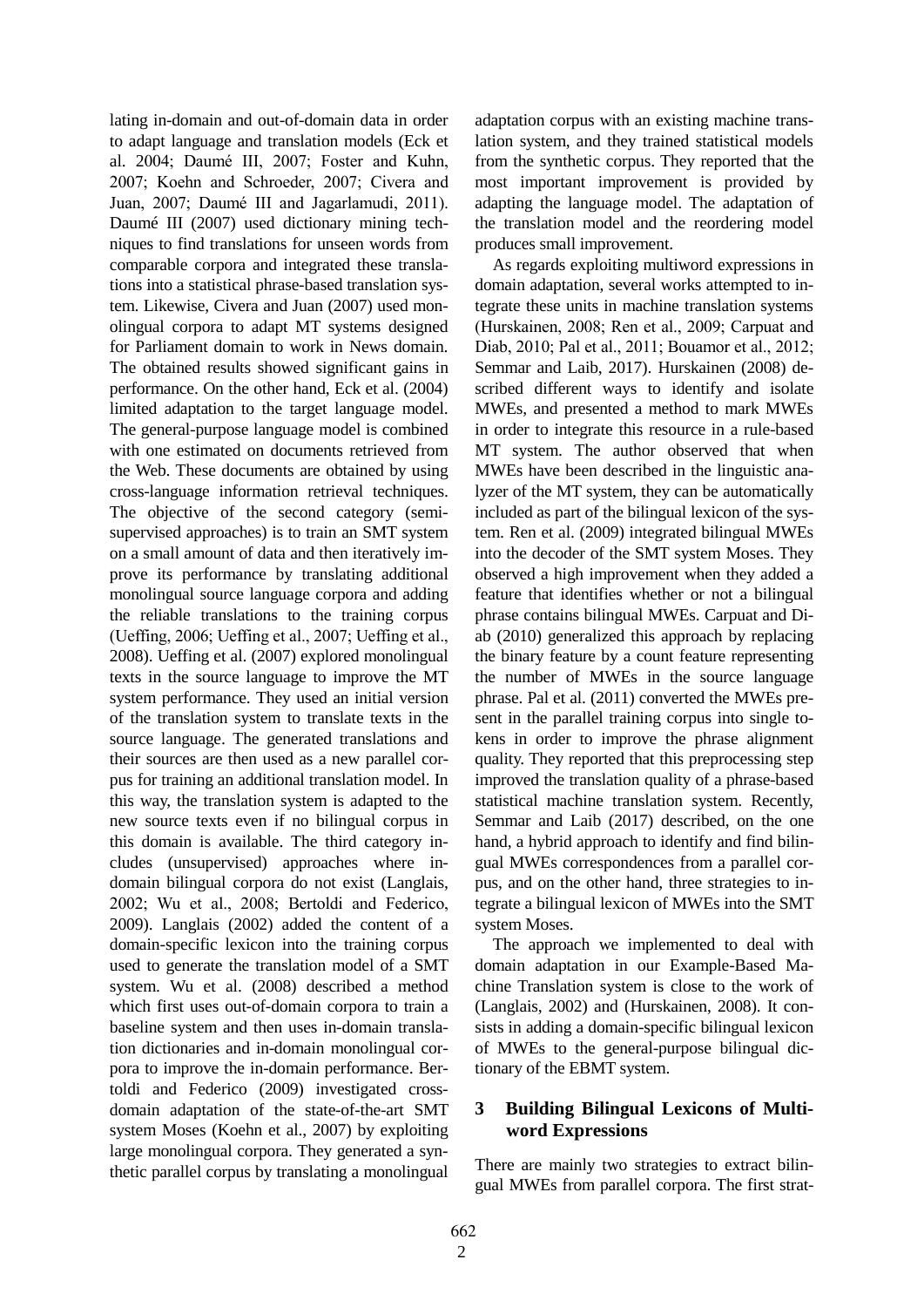egy consists to acquire translations of phrases from parallel corpora in one step. Phrases are not necessary MWEs, they are contiguous sequences of a few words that encapsulate enough context to be translatable (DeNero and Klein, 2008; Marchand and Semmar, 2011). The second strategy firstly, identifies monolingual MWEs candidates and then applies alignment approaches to find bilingual correspondences (Daille et al., 1994; Blank, 2000; Barbu, 2004). In the second strategy, the MWEs extraction can be processed by using symbolic methods founded on morphosyntactic patterns, or, through statistical approaches, which use automatic measures to rank MWEs candidates. Finally, MWEs extraction can be done by using hybrid approaches, which combine the two first strategies.

Our hybrid approach for MWEs alignment performs terminology extraction and alignment of MWEs from parallel texts in one step (Marchand and Semmar, 2011). The main idea of this approach is to consider the global task of identification and alignment of MWEs as an optimization problem. In order to linearize this optimization problem, we made the hypothesis that a MWE is composed of contiguous units. We use, then, integer linear programming to find an approximated optimal solution (DeNero and Klein, 2008). In this model, a sentence pair consists of two word sequences  $e$  and  $f$ ,  $e_{ij}$  is the MWE from betweenword positions *i* to *j* of *e*, and  $f_{kl}$  is the MWE from between-word positions *k* to *l* for *f*. A link is an aligned pair of MWEs, denoted  $(e_{ii}, f_{kl})$ . Each  $e_{ii}$  is allowed to be linked with several  $f_{kl}$  and each  $f_{kl}$ with several  $e_{ij}$ . An alignment *a* of the sentence pair (*e, f*) is a segmentation of the two sentences in MWEs with the set of links between these MWEs. We use a real-valued function  $\phi$  to score links.

 $\phi: \{e_{ij}\}\times\{f_{kl}\}\rightarrow R$ 

The score of an alignment *a* is the product of all the links inside it:

$$
\phi(a) = \prod_{(e_{ij}, f_{kl}) \in a} \phi(e_{ij}, f_{kl})
$$

In order to find the alignment (segmentation + links) that maximizes this score, we, first, introduce binary variables *Aijkl* denoting whether a link exists between  $e_{ij}$  and  $f_{kl}$ . Furthermore, we introduce binary indicators E*ij* and F*kl* that denote whether some  $(e_{ij},.)$  and  $(., f_{kl})$  appear in *a*, respectively. Finally, we use  $W_{ijkl} = log(\Phi(e_{ij}, f_{kl}))$  to

transform the product into a sum. When optimized, the integer program yields the optimal alignment:

$$
\begin{cases}\n\max \sum_{i,j,k,l} W_{i,j,k,l} A_{i,j,k,l} \\
\forall x : 1 \leq x \leq |e| & \sum_{i,j:i < x \leq j} E_{i,j} = 1 \\
\forall y : 1 \leq y \leq |f| & \sum_{k,l:k < v < l} F_{k,l} = 1\n\end{cases} \tag{1}
$$

$$
\forall i, j \qquad \qquad \sum_{k,i} A_{i,k,l} > E_{i,j} \qquad (3)
$$

$$
\forall k, l \qquad \sum_{k,l} A_{i,j,k,l} \ge F_{k,l} \qquad (4)
$$

$$
\forall i, j, k, l \quad 2 \cdot A_{i,j,k,l} \le E_{i,j} + F_{k,l} \quad (5)
$$

Under the following constraints:

 $\begin{cases} 0 \leq i < |e|, & 0 < j \leq |e|, & i < j \\ 0 \leq k < |f|, & 0 < l \leq |f|, & k < l \end{cases}$ 

Constraints (1) and (2) indicate that a word is inside exactly one phrase. Constraint (3) ensures that each phrase in the selected partition of *e* appears in at least one link (and likewise constraint (4) for *f*). Finally, constraint (5) ensures that if a link exists between  $e_{ij}$  and  $f_{kl}$  ( $A_{ijkl} = 1$ ) then  $e_{ij}$  and  $f_k$  are in the selected partitions of *e* and *f*. This constraint allows a phrase to be aligned with several other phrases. This integer program can work with any real-valued scoring function.

#### **3.1 Scoring Based on Co-occurrence of MWEs**

We use a sentence aligned corpus to compute the co-occurrence score. For each MWE, we consider its presence or absence in each sentence, and thus, the score between two MWEs  $e_{ii}$  and  $f_{kl}$  is computed as follows:

$$
\phi_c(e_{ij}, f_{kl}) = \frac{\sum\limits_{s' \in S} N_{s'}(e_{ij}) \times N_{s'}(f_{kl})}{\sum\limits_{s \in S} N_s(e_{ij}) + N_s(f_{kl}) - N_s(e_{ij}) \times N_s(f_{kl})}
$$

Where  $N_s(e_{ii})$  is *1* if the phrase  $e_{ii}$  of the first language is present in the sentence *s* of the corpus *S* and *0* otherwise. *Ns*(*fkl*) is similar for the other language. This score calculates the number of common presence of both MWEs divided by the number of total presence of either MWE. Note that if none of  $e_{ii}$  or  $f_{kl}$  appears in the whole corpus, the score is set to *0*. Indeed, if two MWEs appear exactly in the same bi-sentences, they are probably translation of each other and the score will be *1*.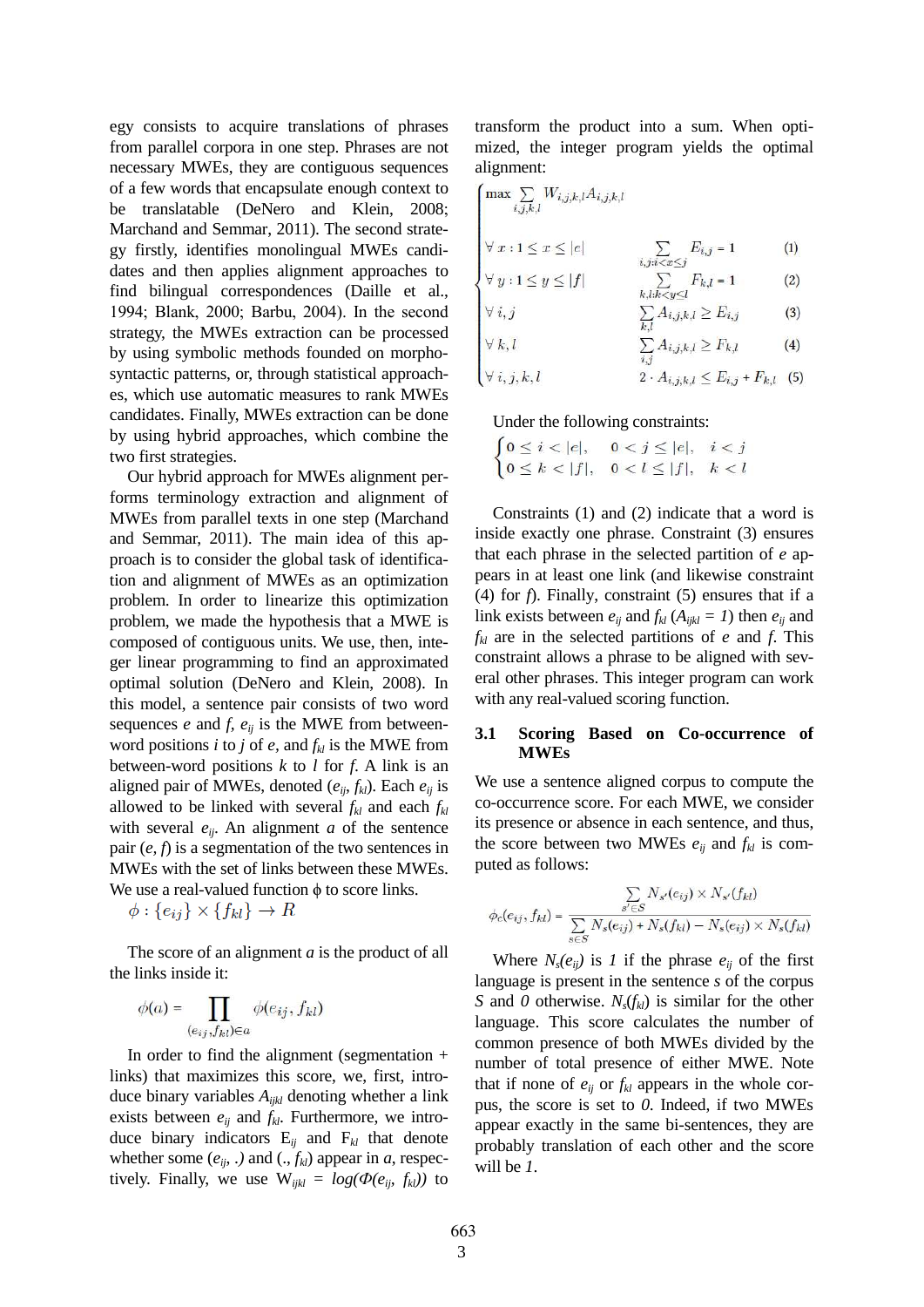#### **3.2 Filtering MWEs Candidates**

After obtaining an ordered list of bilingual MWEs, we filter the results, on the one hand, by removing the longer MWEs if a shorter MWE occurs in these candidates, and on the other hand, by keeping only MWEs which match with a list of morphosyntactic patterns built manually (Bouamor et al., 2012).

# **4 Example-Based Machine Translation System**

The translation process of the proposed EBMT system consists of several steps (Figure 1): retrieving translation candidates from a monolingual corpus using a cross-language search engine, producing translation hypotheses using a bilingual reformular, and generating the n-best translations from the combination of translation candidates and translation hypotheses (Semmar et al., 2015).



Figure 1: Main components of the Example-Based Machine Translation system.

The Cross-language Search Engine extracts for each sentence to translate (user's query) sentences or sub-sentences from an indexed monolingual corpus in the target language. These sentences or sub-sentences correspond to a total or a partial translation of the sentence to translate. This crosslanguage search engine is based on a deep linguistic analysis of the query and the monolingual corpus to be indexed, a bilingual lexicon and a weighted vector space model (Besançon et al., 2003). The deep linguistic analysis is achieved by means of the multilingual analyzer LIMA (Besançon et al., 2010) and the English-French lexicon is composed of 243539 entries<sup>1</sup>. The cross-language search engine returns translation candidates represented as graphs of words and encoded with Finite-State Machines (FSMs). Each transition of the automaton corresponds to the lemma and its linguistic information (Part-Of-Speech, gender, number, etc.) which is provided by LIMA.

The role of the Bilingual Reformulator consists, on the one hand, in transforming into the target language the syntactic structure of the sentence to translate, and, on the other hand, in translating its words. The reformulator uses a set of linguistic rules to transform syntactic structures from the source language to the target language (Syntactic transfer) and the bilingual lexicon of the crosslanguage search engine to translate words of the sentence to translate (Lexical transfer). These rules are built manually and are based on morphosyntactic patterns (Table 1). Phrases corresponding to each pattern are identified by the syntactic analyzer of LIMA during the step of recognition of verbal and nominal chains. These phrases are extracted from the sentence to translate and are accepted by a FSM transducer whose outputs are instances of these phrases in the target language.

| <b>English pattern</b> | <b>French pattern</b> |
|------------------------|-----------------------|
| Adj-Noun               | Noun-Adj              |
| Adj-Adj-Noun           | Noun-Adj-Adj          |
| Noun-Prep-Noun         | Noun-Prep-Noun        |
| Noun-Prep-Adj-Noun     | Noun-Prep-Adj-Noun    |
| Noun-Noun              | Noun-Noun             |

Table 1: Some frequent patterns to transform syntactic structures from English to French.

The Generator of Translations produces the nbest translations from a set of word lattices. These word lattices correspond to the combination of the results returned by the cross-language search engine and the bilingual reformulator. The combination process consists in composing FSMs corresponding to the translation candidates with FSMs corresponding to the translation hypotheses. The FSM state where the composition is made is determined by words which link the nominal chains of the translation candidates and the translation hypotheses. In order to find the best translation hypothesis from the set of word lattices, we first

 1 http://catalog.elra.info/product\_info.php?products\_id=666.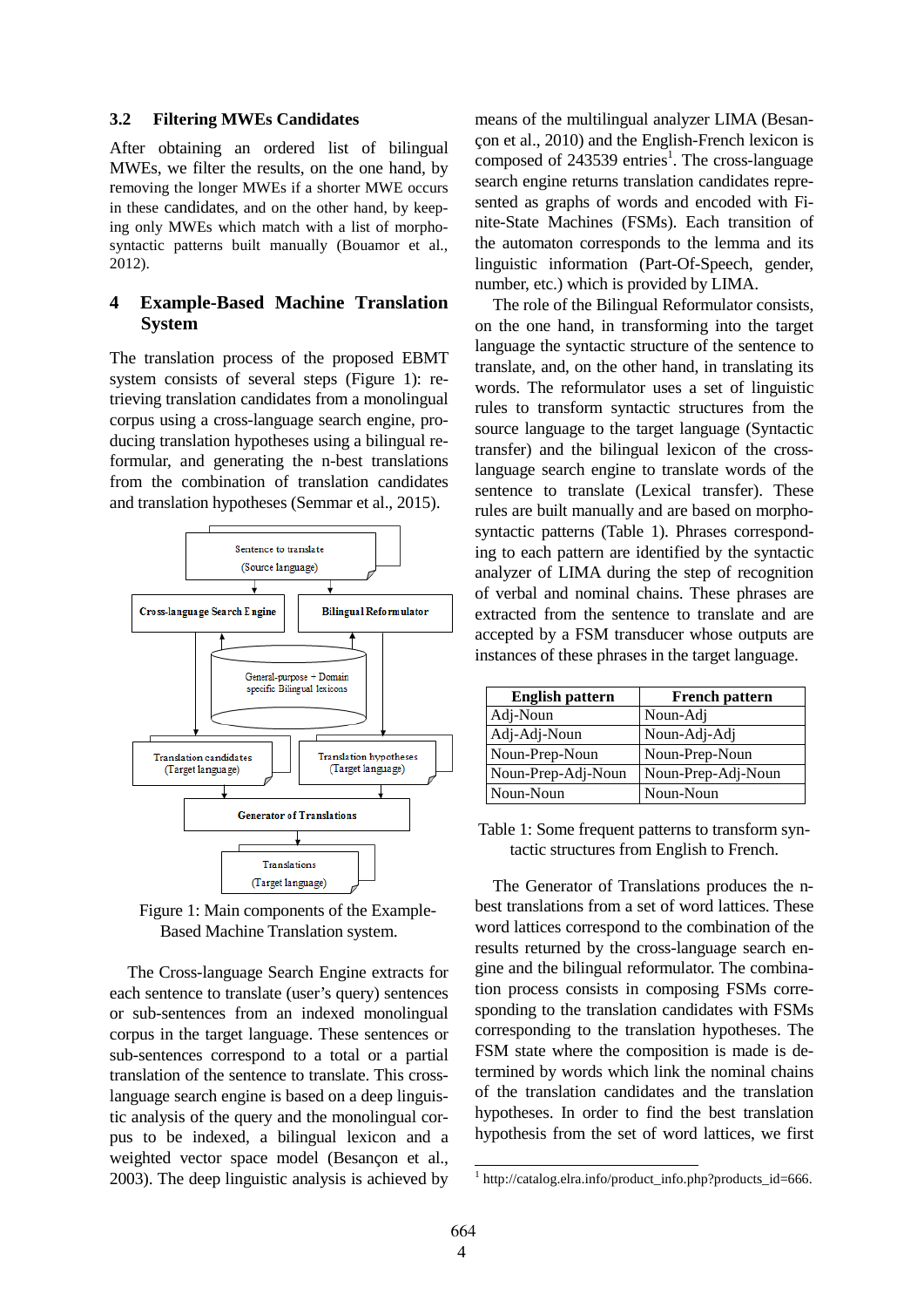use a statistical language model learned on lemmas and Part-Of-Speech tags of the target language corpus, and then, we apply a morphological generator (flexor) associated with linguistic information provided by LIMA to generate the nbest translations with words in their surface (inflected) forms.

# **5 Experimental Results**

In this section, we first describe the corpora and the experimental setup used to train the Example-Based Machine Translation system and our baseline which is the state-of-the-art SMT system Moses<sup>2</sup>. Then, we give some details concerning the integration of the bilingual lexicons extracted from domain-specific corpora in these two systems, and we present the different sets of experiments that we carried out with a brief discussion.

### **5.1 Data and Experimental Setup**

In order to study the impact of using a domainspecific bilingual lexicon on the performance of the EBMT system and Moses, we conducted our experiments on three English-French parallel corpora (Table 2): Europarl (European Parliament proceedings), Emea (European Medicines Agency documents) and Ecb (European Central Bank corpus). These corpora were extracted from the open parallel corpus OPUS (Tiedemann, 2012). We use the factored translation model of Moses. It is an extension of the phrase-based models which are limited to the mappings of phrases without any explicit use of linguistic information. The factored model enables the use of additional markup at the word level. Our model operates on lemmas instead of surface forms because the entries of the general-purpose dictionary and the bilingual lexicon of MWEs are in lemma forms. Therefore, training corpora are lemmatized using the multilingual analyzer LIMA.

Evaluation consists in comparing translation results produced by Moses and the EBMT system on in-domain and out-of-domain texts. The English-French training corpus is used to build Moses's translation and language models. The French sentences of this training corpus are used to create the indexed database of the cross-language search engine integrated in the EBMT system. We conducted six runs and two test experiments for each run: In-Domain and Out-Of-Domain. For this, we

randomly extracted 500 parallel sentences from Europarl as an In-Domain corpus, 500 pairs of sentences from Emea and 500 pairs of sentences from Ecb as Out-Of-Domain corpora.

| $Run n^{\circ}$ . | <b>Training</b><br><b>Tuning</b> |                 |
|-------------------|----------------------------------|-----------------|
|                   | (# sentences)                    | (# sentences)   |
| 1                 | $150K + 10K$                     | $2K + 0.5K$     |
|                   | (Europarl+Emea)                  | (Europarl+Emea) |
| 2                 | $150K + 20K$                     | $2K + 0.5K$     |
|                   | (Europarl+Emea)                  | (Europarl+Emea) |
| 3                 | $150K + 30K$                     | $2K + 0.5K$     |
|                   | (Europarl+Emea)                  | (Europarl+Emea) |
| 4                 | $500K + 10K$                     | $2K + 0.5K$     |
|                   | (Europarl+Ecb)                   | (Europarl+Ecb)  |
| 5                 | $500K + 20K$                     | $2K + 0.5K$     |
|                   | (Europarl+Ecb)                   | (Europarl+Ecb)  |
| 6                 | $500K + 30K$                     | $2K + 0.5K$     |
|                   | (Europarl+Ecb)                   | (Europarl+Ecb)  |

Table 2: Corpora details used to train Moses language and translation models, and to build the database of the EBMT system (K refers to 1000).

The goal of our experiments is to show the impact of the domain vocabulary on the translation results. The domain vocabulary is identified by a bilingual lexicon of MWEs which is extracted automatically from the specialized parallel corpus (Emea or Ecb) using our MWEs alignment approach. In the case of the EBMT system, the specialized bilingual lexicon is added to the generalpurpose English-French lexicon which is used jointly by the cross-language search engine and the bilingual reformulator. In the case of Moses, on the one hand, we added the English-French lexicon of the cross-language search engine to the training data (Europarl), and on the other hand, we integrated the domain-specific bilingual lexicon of MWEs using the following three methods (Bouamor et al., 2012):

- Moses<sub>CORPUS</sub>: In this method, we include the extracted MWE pairs of the bilingual lexicon to the training data of Moses.
- $Moses<sub>TABLE</sub>: This method consists to in$ sert the extracted MWE pairs in the phrase table which is generated while training Moses.
- $Moses_{\text{FEATURE}}$ : In this method, we extend Moses $_{\text{TARIF}}$  by adding a new feature indicating whether a phrase is a MWE or not.

<sup>&</sup>lt;sup>2</sup> http://www.statmt.org/moses.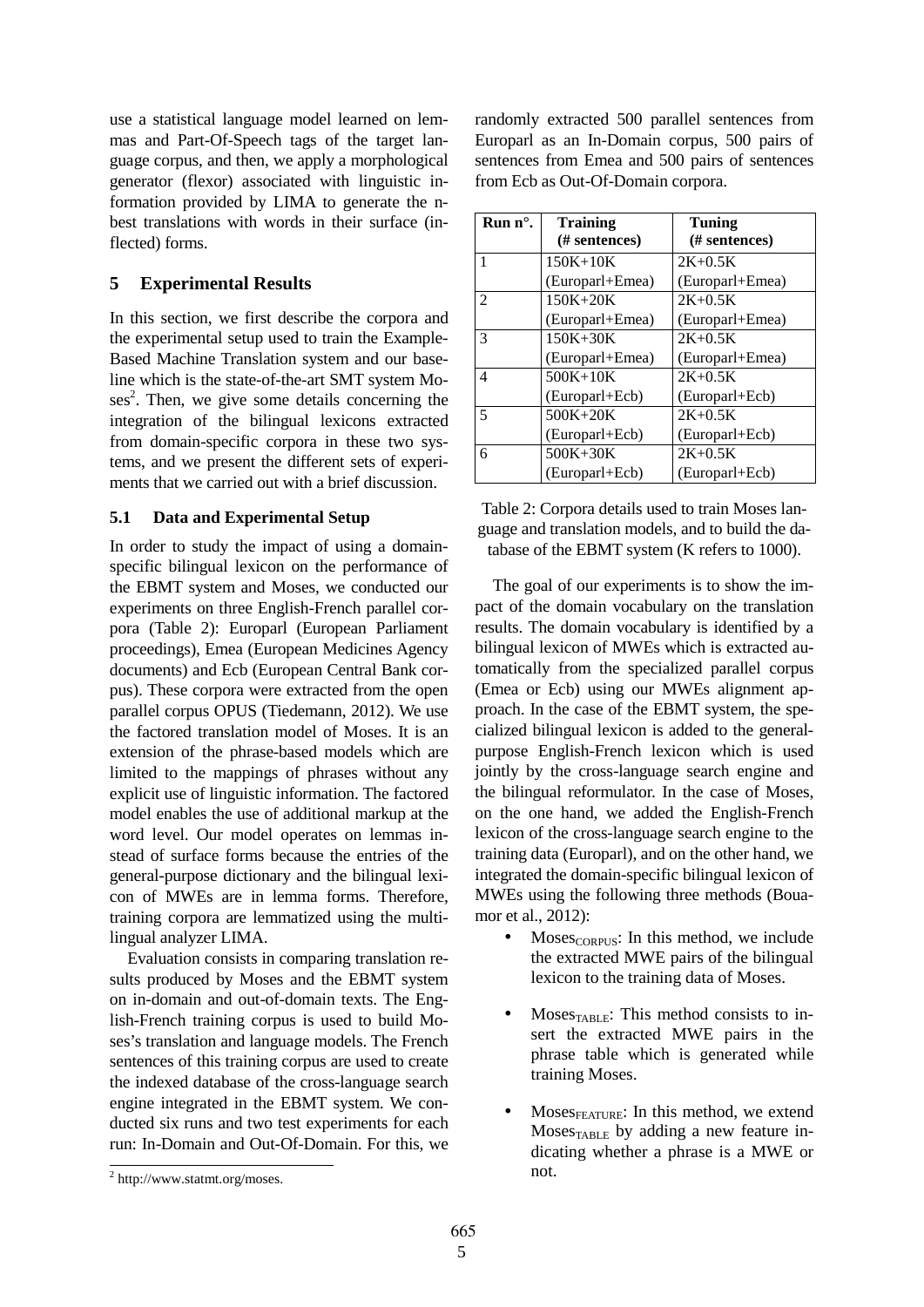#### **5.2 Results and Discussion**

The performance of Moses and the EBMT system is evaluated using the BLEU score (Papineni et al., 2002) on the two test sets for the six runs described in the previous section. Note that we consider one reference per sentence. Table 3 illustrates the performance of the EBMT system for In-Domain and Out-Of-Domain texts. Table 4 and Table 5 report the BLEU scores of the different integration strategies of the specialized bilingual lexicon in Moses respectively for In-Domain and Out-Of-Domain texts.

| Run<br>$n^{\circ}$ .        | <b>In-Domain</b><br>(Europal) | <b>Out-Of-Domain</b><br>(Emea and Ecb) |
|-----------------------------|-------------------------------|----------------------------------------|
|                             | 32.05                         | 29.02                                  |
| $\mathcal{D}_{\mathcal{L}}$ | 31.03                         | 30.26                                  |
| 3                           | 29.92                         | 31.84                                  |
|                             | 33.82                         | 32.64                                  |
|                             | 33.31                         | 33.71                                  |
|                             | 32.93                         | 37.74                                  |

Table 3: BLEU scores of the EBMT system for In-Domain and Out-Of-Domain texts.

| Run                      | <b>In-Domain (Europal)</b> |                        |                          |
|--------------------------|----------------------------|------------------------|--------------------------|
| $n^{\circ}$ .            | <b>Moses</b> CORPUS        | Moses <sub>TABLE</sub> | Moses <sub>FEATURE</sub> |
|                          | 32.79                      | 32.10                  | 32.91                    |
| 2                        | 34.06                      | 33.51                  | 34.12                    |
| 3                        | 34.61                      | 34.19                  | 34.68                    |
|                          | 37.58                      | 37.44                  | 37.63                    |
| $\overline{\phantom{0}}$ | 37.61                      | 37.52                  | 37.72                    |
| 6                        | 37.79                      | 37.76                  | 37.84                    |

Table 4: BLEU scores of Moses for In-Domain texts.

| Run                      | <b>Out-Of-Domain (Emea and Ecb)</b> |                   |                          |
|--------------------------|-------------------------------------|-------------------|--------------------------|
| $n^{\circ}$ .            | <b>MOSESCORPUS</b>                  | <b>MOSESTABLE</b> | Moses <sub>FEATURE</sub> |
|                          | 23.38                               | 23.05             | 23.59                    |
| 2                        | 23.95                               | 23.71             | 24.12                    |
| 3                        | 25.37                               | 24.87             | 25.40                    |
| 4                        | 25.92                               | 25.67             | 26.15                    |
| $\overline{\phantom{0}}$ | 26.85                               | 26.73             | 27.07                    |
| 6                        | 31.04                               | 30.94             | 31.39                    |

### Table 5: BLEU scores of Moses for Out-Of-Domain texts.

As shown in Table 3 and Table 4, for In-Domain texts, Moses and the EBMT system achieve a relatively high BLEU score and the score of Moses is better in all the runs. For the Out-Of-Domain test corpora, the EBMT system performs better than Moses. This may be due to the bilingual lexicon of MWEs which is built automatically from the specialized parallel corpus (Emea or Ecb). It seems that it has had a significant impact on the result of the EBMT system, it improved regularly its BLEU score in all the runs. These results also show that adding a specialized lexicon of MWEs to the translation model of Moses improves translation quality of Out-Of-Domain texts without loss of translation quality when translating In-Domain texts, and confirm the results obtained by Ren et al. (2009) and Bouamor et al. (2012). However, in the case of the EBMT system, adding the specialized lexicon to the general-purpose bilingual dictionary of the search engine translation has had a negative impact on the translation quality of In-Domain texts. For example, adding a bilingual lexicon of MWEs built from the Emea specialized parallel corpus composed of 30K sentences to the 150K sentences of Europarl reported a gain of 2.82 BLEU points when translating Out-Of-Domain texts but had led to a loss of 2.13 BLEU points when translating In-Domain texts (Table 3: runs 1 and 3). Likewise, adding a bilingual lexicon of MWEs built from the Ecb specialized parallel corpus composed of 30K sentences to the 150K sentences of Europarl reported a gain of 5.10 BLEU points when translating Out-Of-Domain texts but had led to a loss of 0.89 BLEU points when translating In-Domain texts (Table 3: runs 4 and 6). The other important point to mention here is that the integration method Moses<sub>FEATURE</sub> provides the best BLEU score in all the runs for In-Domain texts (Table 4) and Out-Of-Domain texts (Table 5).

In order to evaluate and analyze the translation quality of the EBMT system and Moses when translating specific-domain texts, we take an example of translations drawn from the Ecb test corpus (Table 6). For this sentence, the EBMT system and Moses provide close translations and these translations are more or less correct, but translations provided by Moses contain many spelling and grammatical errors. In this example, the English word "shares" was identified by the morpho-syntactic analyzer used by the EBMT system as a noun and is translated as "actions". This translation is the right one despite the fact that the English-French lexicon contains for the word "share" several translations (avoir part à, contingent, diviser, lot, lotir, part, partager, participer, etc.). On the other hand, Moses translates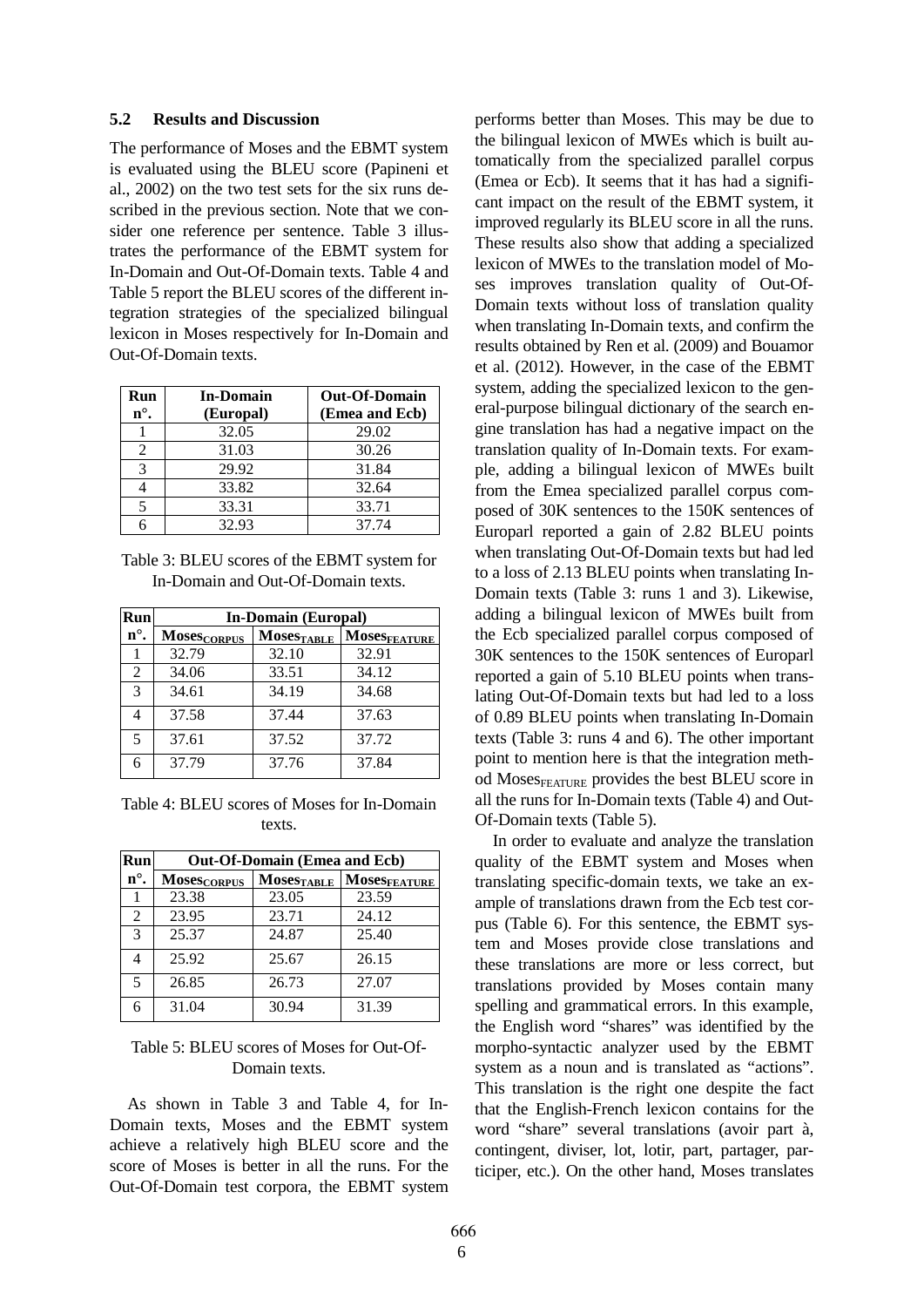the word "shares" with the word "partage" which is not a correct translation. It seems that Moses has taken this translation from Europal training corpus instead of the Ecb corpus. Likewise, Moses fails to translate correctly the word "investors" (plural of the word "investor") even if it has translated correctly the singular form of this word (investor).

**Example Input (Ecb):** for example, in France, statistics show that a non resident *investor* holds *shares* on average only for five months (compared to eleven months for resident *investors*).

| <b>Reference</b> | en France, par exemple, les statis-         |  |  |
|------------------|---------------------------------------------|--|--|
|                  | tiques montrent qu'un <i>investisseur</i>   |  |  |
|                  | non résident ne conserve, en                |  |  |
|                  | moyenne, ses <i>actions</i> que pour une    |  |  |
|                  | période de cinq mois (contre onze           |  |  |
|                  | mois pour un <i>investisseur</i> résident). |  |  |
| EBMT             | par exemple, en France, les statis-         |  |  |
| svstem: Run 6    | tiques montrent qu'un <i>investisseur</i>   |  |  |
|                  | non résident garde des <i>actions</i> en    |  |  |
|                  | moyenne seulement pour cinq mois            |  |  |
|                  | (par comparaison avec onze mois             |  |  |
|                  | pour les <i>investisseurs</i> résidents).   |  |  |
| MOSeSFEATURE:    | par exemple, en France, les statis-         |  |  |
| Run 6            | tiques montrent qu'un <i>investisseur</i>   |  |  |
|                  | non résidente détient partage en            |  |  |
|                  | moyenne seulement pour cinq mois            |  |  |
|                  | (par rapport à onze mois pour rési-         |  |  |
|                  | dant investors).                            |  |  |

Table 6: Translations produced by the EBMT system and Moses for a sentence from Ecb corpus.

After analyzing some translations, we observed that the major issues of our EBMT system are related to errors from the source language syntactic analyzer, the non-isomorphism between the syntax of the two languages and the polysemy in the bilingual lexicon. We think that taking into account translation candidates returned by the crosslanguage search engine even if these translations correspond only to a part of the sentence to translate could reduce the impact of the issues related to syntactic parsing. However, for the presence of the polysemy in the bilingual lexicon, the EBMT system has no specific treatment. On the other hand, we noted that most of Moses's translation errors for Out-Of-Domain sentences are related to vocabulary. In another example of translation, Moses proposes the compound word "capitalisation du marché" as a translation for the expression "market capitalisation" instead of the compound word "capitalisation boursière" which is more precise. In SMT systems such as Moses, phrase tables are the main knowledge source for the machine translation decoder which consults these tables to figure out how to translate an input sentence. These tables are built using Giza++ but, as we mentioned before, this tool could produce errors in particular when it aligns multiword expressions (Fraser and Marcu, 2007). Finally on this point, we can observe that the major issues of Moses concern errors produced by Giza++ when aligning MWEs (translation model), incorrect spelling and poor grammar generated by the decoder (language model). To handle the first issue, we proposed to take into account the specialized bilingual lexicon extracted with the MWEs aligner into Moses's phrase table and we added a new feature indicating whether a word comes from this lexicon or not (Mose $s_{\text{FEATURE}}$  method). However, for spelling and poor errors, statistical machine translation toolkits like Moses have no specific treatment because they have not been designed with grammatical error correction in mind.

# **6 Conclusion and Future Work**

We have presented in this paper a hybrid approach to build automatically bilingual lexicons of Multiword Expressions (MWEs) from parallel corpora. We have also investigated the impact of using a domain-specific bilingual lexicon of MWEs on domain adaptation for two MT systems: the stateof-the-art SMT system Moses and an Example-Based Machine Translation (EBMT) system. The obtained results have showed that adding a specialized bilingual lexicon of MWEs to the general-purpose dictionary of the EBMT system improves significantly its performance for Out-Of-Domain texts. We have compared the results of the EBMT system with those of Moses, and the results of the EBMT system are always better for Out-Of-Domain texts and almost comparable for In-Domain texts. This study offers several open issues for future work. First, we plan to analyze the obtained translations for both the EBMT and the SMT systems in terms of perplexities in order to improve the modeling of Out-Of-Vocabulary words. The second perspective is to adapt and evaluate the MWEs alignment approach and the EBMT system to new language pairs and new domains. We also expect to explore the use of recurrent neural networks language models for rescoring the n-best translations produced by the EBMT system.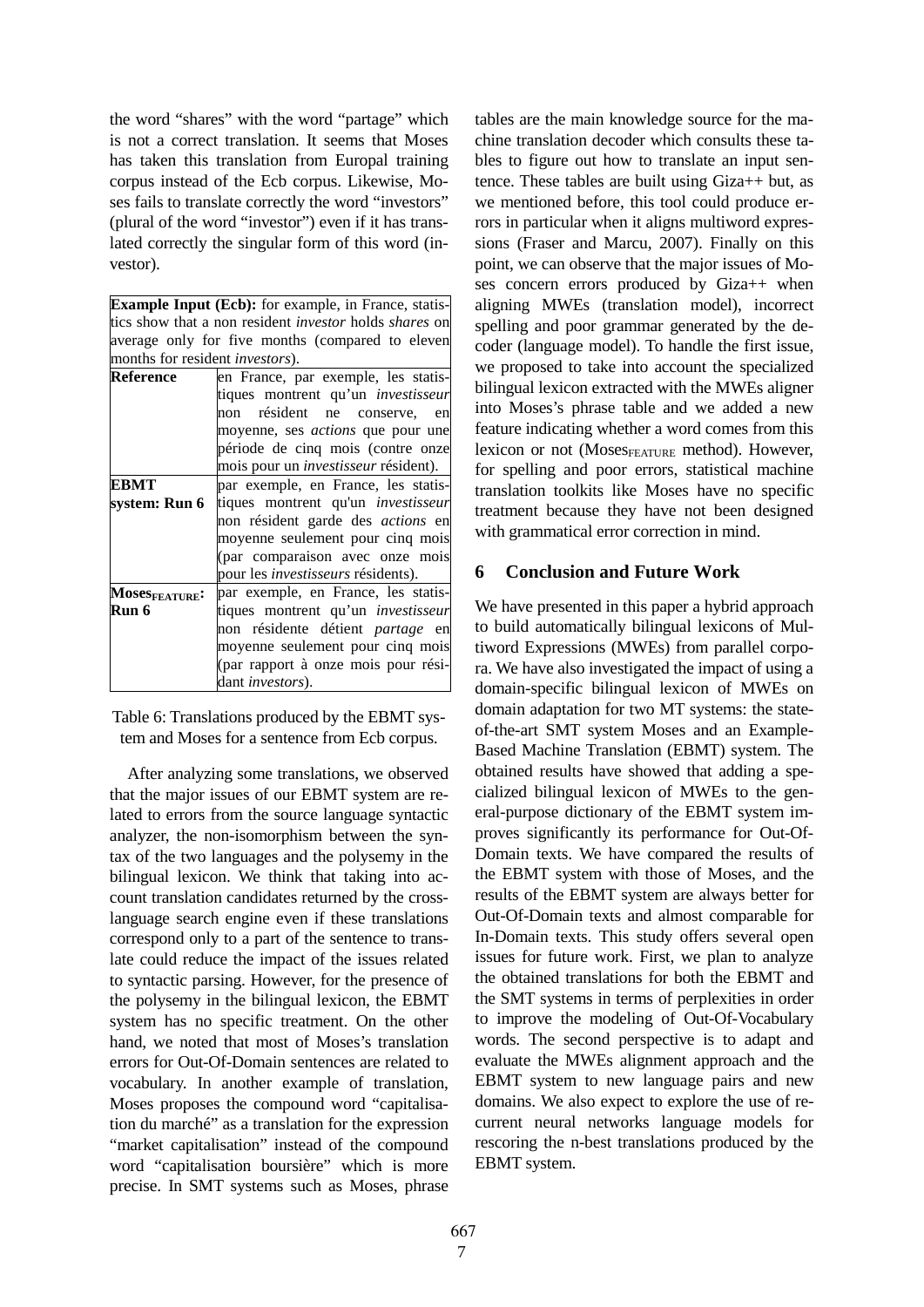#### **Acknowledgments**

This project has received funding from the European Union's Horizon 2020 research and innovation programme under grant agreement No 700381.

#### **References**

- A. Axelrod, X. He, and J. Gao. 2011. Domain adaptation via pseudo in-domain data selection. In *Proceedings of EMNLP 2011*.
- P. Banerjee, J. Du, B. Li, S.K. Naskar, A. Way, and J. van Genabith. 2010. Combining Multi-Domain Statistical Machine Translation Models using Automatic Classifiers. In *Proceedings of AMTA 2010*.
- A. M. Barbu. 2004. Simple linguistic methods for improving a word alignment algorithm. In *Proceedings of the 7th International Conference on the Statistical Analysis of Textual Data*.
- N. Bertoldi and M. Federico. 2009. Domain adaptation for statistical machine translation with monolingual resources. In *Proceedings of the 4th Workshop on Statistical Machine Translation*.
- R. Besançon, G. De Chalendar, O. Ferret, F. Gara, M. Laib, O. Mesnard, and N. Semmar. 2010. LIMA: A multilingual framework for linguistic analysis and linguistic resources development and evaluation. In *Proceedings of LREC 2010*.
- R. Besançon, G. De Chalendar, O. Ferret, C. Fluhr, O. Mesnard, and H. Naets. 2003. Concept-Based Searching and Merging for Multilingual Information Retrieval: First Experiments at CLEF 2003. *C. Peters et al. (Ed.): CLEF 2003,* Springer Verlag.
- I. Blank. 2000. Terminology extraction from parallel technical texts. *Parallel text processing*, Springer.
- D. Bouamor, N. Semmar, and P. Zweigenbaum. 2012. Automatic Construction of a MultiWord Expressions Bilingual Lexicon: A Statistical Machine Translation. In *Proceedings of the 3rd Workshop on Cognitive Aspects of the Lexicon (CogALex-III), COLING 2012.*
- P. F. Brown, S. A. Della Pietra, V. J. Della Pietra, and R. L. Mercer. 1993. The mathematics of statistical machine translation: parameter estimation. *Computational Linguistics, 19(2)*.
- L. Bungum and B. Gambäck. 2011. A Survey of Domain Adaptation in Machine Translation Towards a refinement of domain space. In *Proceedings of the India-Norway Workshop on Web Concepts and Technologies*.
- M. Carpuat and M. Diab. 2010. Task-based Evaluation of Multiword Expressions: a Pilot Study in Statistical Machine Translation. In *Proceedings of*

*Human Language Technology conference and the North American Chapter of the Association for Computational Linguistics conference*.

- J. Civera and A. Juan. 2007. Domain adaptation in statistical machine translation with mixture modelling. In *Proceedings of the Second Workshop on Statistical Machine Translation*.
- B. Daille, E. Gaussier, and J. M. Langé. 1994. Towards automatic extraction of monolingual and bilingual terminology. In *Proceedings of the 15th conference on Computational linguistics ACL 1994*.
- H. Daumé III. 2007. Frustratingly easy domain adaptation. In *Proceedings Conference of the Association for Computational Linguistics. ACL 2007*.
- H. Daumé III and J. Jagarlamudi. 2011. Domain Adaptation for Machine Translation by Mining Unseen Words. In *Proceedings of ACL 2011*.
- J. DeNero and D. Klein. 2008. The complexity of phrase alignment problems. In *Proceedings of the 46th annual meeting of the association for computational linguistics on human language technologies*.
- M. Eck, S. Vogel, and A. Waibel. 2004. Language model adaptation for statistical machine translation based on information retrieval In *Proceedings of the 4th International Conference on language resources and evaluation LREC 2004*.
- G. Foster and R. Kuhn. 2007. Mixture-model adaptation for SMT. In *Proceedings of the Second Workshop on Statistical Machine Translation.*
- A. Fraser and D. Marcu. 2007. Measuring word alignment quality for statistical machine translation. *Computational Linguistics, 33(3)*.
- A. S. Hildebrand, M. Eck, S. Vogel, and W. Alex. 2005. Adaptation of the translation model for statistical machine translation based on information retrieval. In *Proceedings of the EAMT 2005*.
- A. Hurskainen. 2008. Multiword Expressions and Machine Translation. In *Technical Report No 1 in Language Technology, Institute for Asian and African Studies*, University of Helsinki, Finland.
- P. Koehn and J. Schroeder. 2007. Experiments in domain adaptation for statistical machine translation. In *Proceedings of the second workshop on statistical machine translation*.
- P. Koehn, H. Hoang, A. Birch, C. Callison-Burch, M. Federico, N. Bertoldi, B. Cowan, W. Shen, C. Moran, R. Zens, C. Dyer, O. Bojar, A. Constantin, and E. Herbst. 2007. Moses: open source toolkit for statistical machine translation. In *Proceedings of the 45th Annual meeting of the Association for Computational Linguistics ACL 2007*.